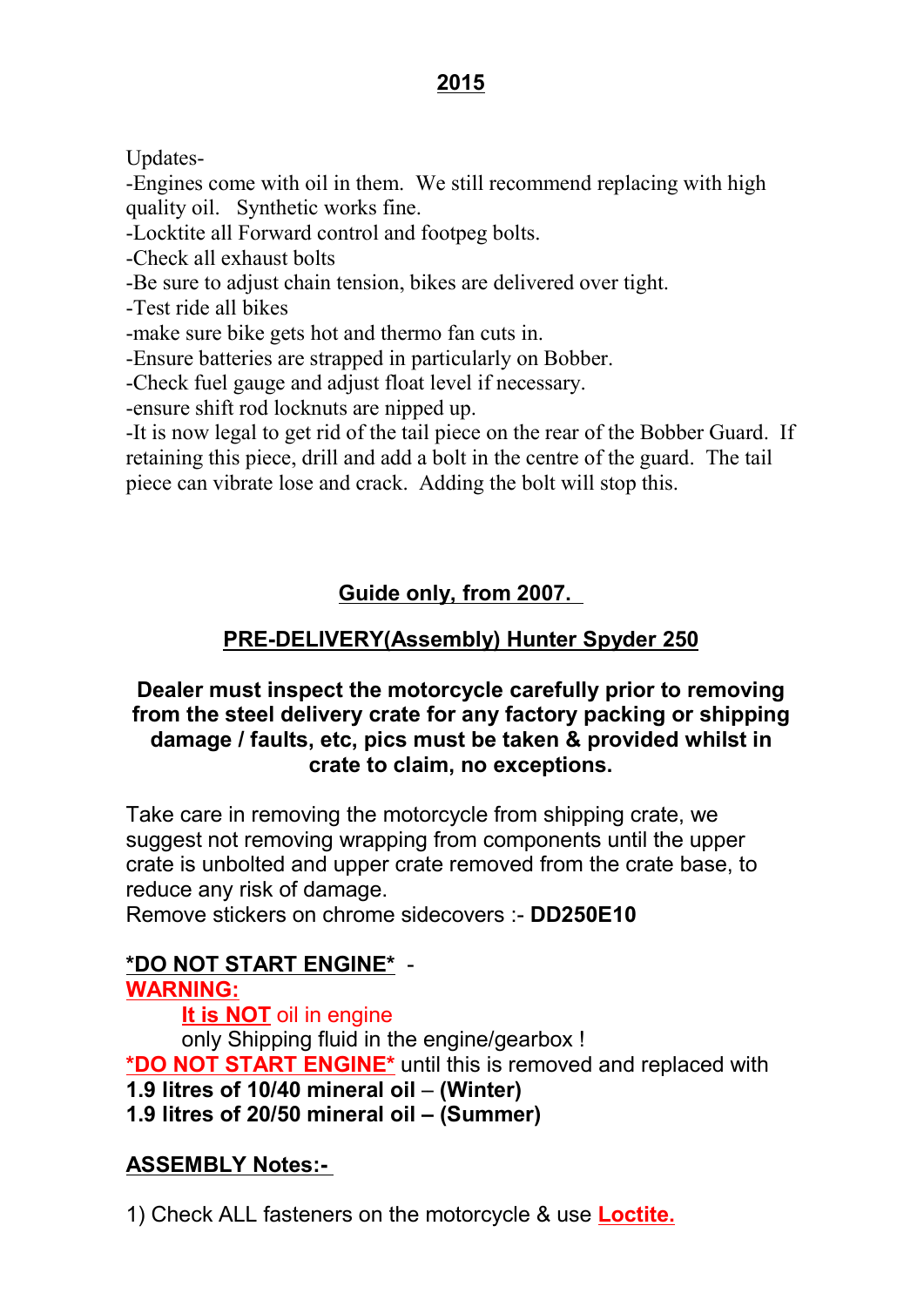2) Check & adjust steering head bearing tolerance for undue movement.

3) Remove the black plastic wedge from front brake lever of the front brake master cylinder to relieve pressure of the front callipers prior to fitting front wheel.

4) Check & grease front & rear axles / bearings.

5) Take care in connecting the 3 wires to ignition switch; the ADR requires the switch to be ONLY operational in the clockwise position. 6) Use Loctite in assembly of **all the components** of the forward controls.

7) Affix all the required ADR "E" stickers on motorcycle exactly as shown in pictures provided on this Hunter-CD.

8) Remove the right side fuel cap ONLY on the fuel tank to add fuel, (the left-side has a tank block-out and will result in fuel spillage, it does not take fuel)

## 9) Check adjust valve/tappets

Clearances to - 0.005 inlet & 0.006 exhaust.

10) Remove shipping fluid from engine & Add 1.9 litres of quality 10/40 Mineral oil.

11) Place Loctite on 2 x small screws for Throttle cable cover right side carby. (Carby Only)

12) Check Shifter Rod (Part# DD250E-6-1406-700) to make sure enough thread is screwed into connectors sufficiently.

## URGENT

From Hunter Motorcycles Australia As at 23/5/08

Hunter Spyder Motorcycle Service Bulletin

## Thermostat Check:-

(Early Models only)

One out of ten bikes had shown that the thermostat not opening before "temperature sensor warning light" illuminates.

To check each bike, temporarily remove the side stand isolation switch wires, start engine in neutral and run to engine operating temperature, if cooling fan engages before "temperature sensor warning light" illuminates, all is OK.

If "temperature sensor warning light" illuminates, before fan cuts in, perform following procedure.

This is an old problem since been fixed at factory.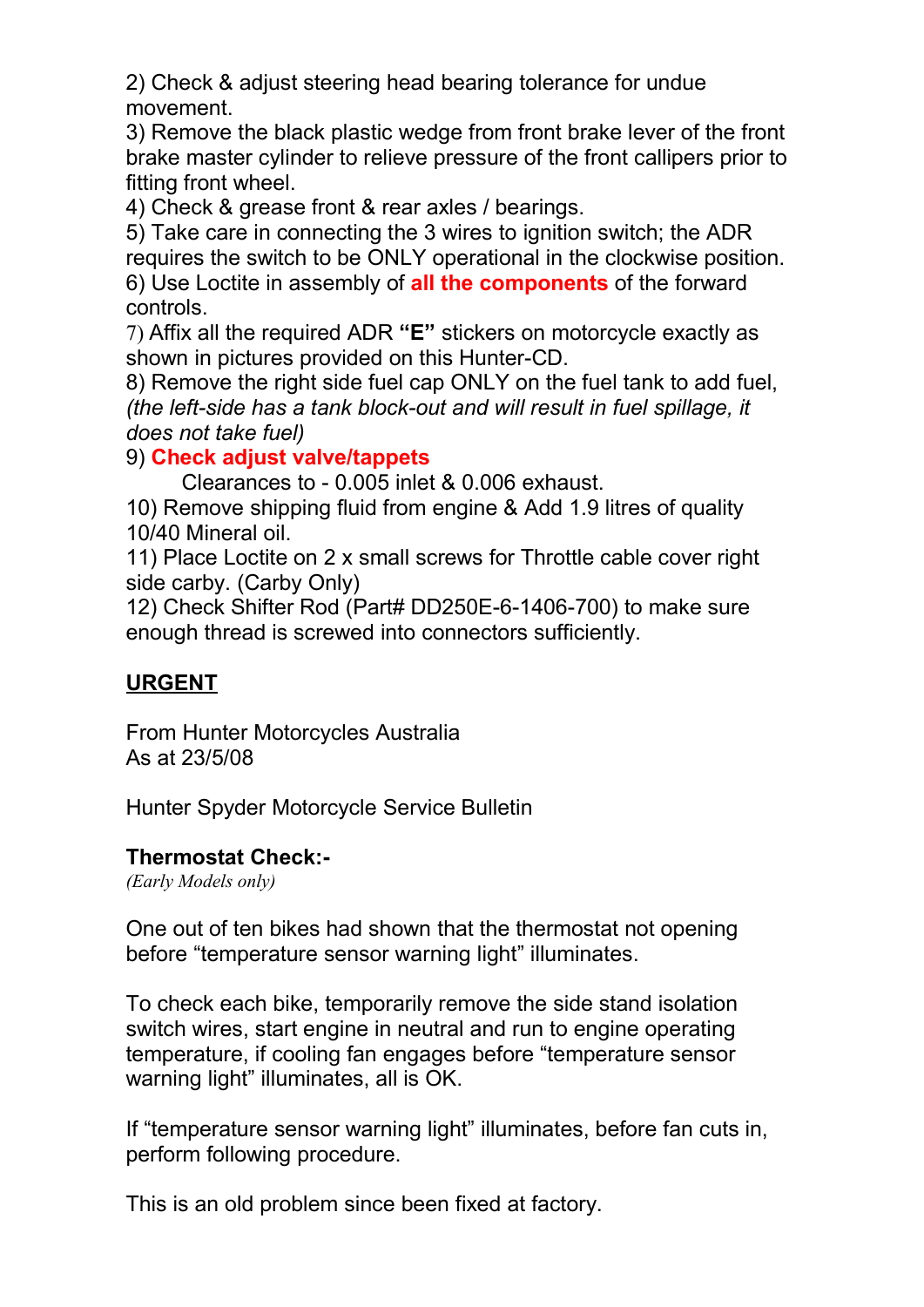#### Cause:-

Thermostat found stuck closed.

## Repair:-

Removing thermostat and placing in boiling water (jug) until thermostat releases and manufacturing film dissolved. Replace – All good.

Replace the side stand isolation switch wires.

## Re; Wiring

 Come to our attention the chrome bar between the front indicators has the wiring harness positioned over it, please adjust / move the wiring harness lower bar or place harness under this chrome bar to reduce risk of wiring connector loosening under fuel tank & possibly resulting in blown fuse.

## SERVICING:-

First Service – 600 - 1000 klms

Schedule service every – 5,000 klms

Details for Rego:- Road Vehicle Descriptor (RVD3) http://rvcsprodweb.dot.gov.au/perl/38993\_779245\_RVD\_04Mar2008123110.cmd

# HUNTER WARRANTY DETAILS

http://www.huntermotorcycles.com.au/content/view/5/67/

#### Details for Rego:- Road Vehicle Descriptor (RVD3) ADR# 38993

http://rvcs-prodweb.dot.gov.au/perl/38993\_779245\_RVD\_04Mar2008123110.cmd

# HUNTER –parts catalogues

Chassis / Frame

http://www.huntermotorcycles.com.au/dd250\_300e-10-6 chassisparts catologue emark.xls

Engine

http://www.huntermotorcycles.com.au/dd250e-10-9b 300e-10-9b engine parts catologue.doc